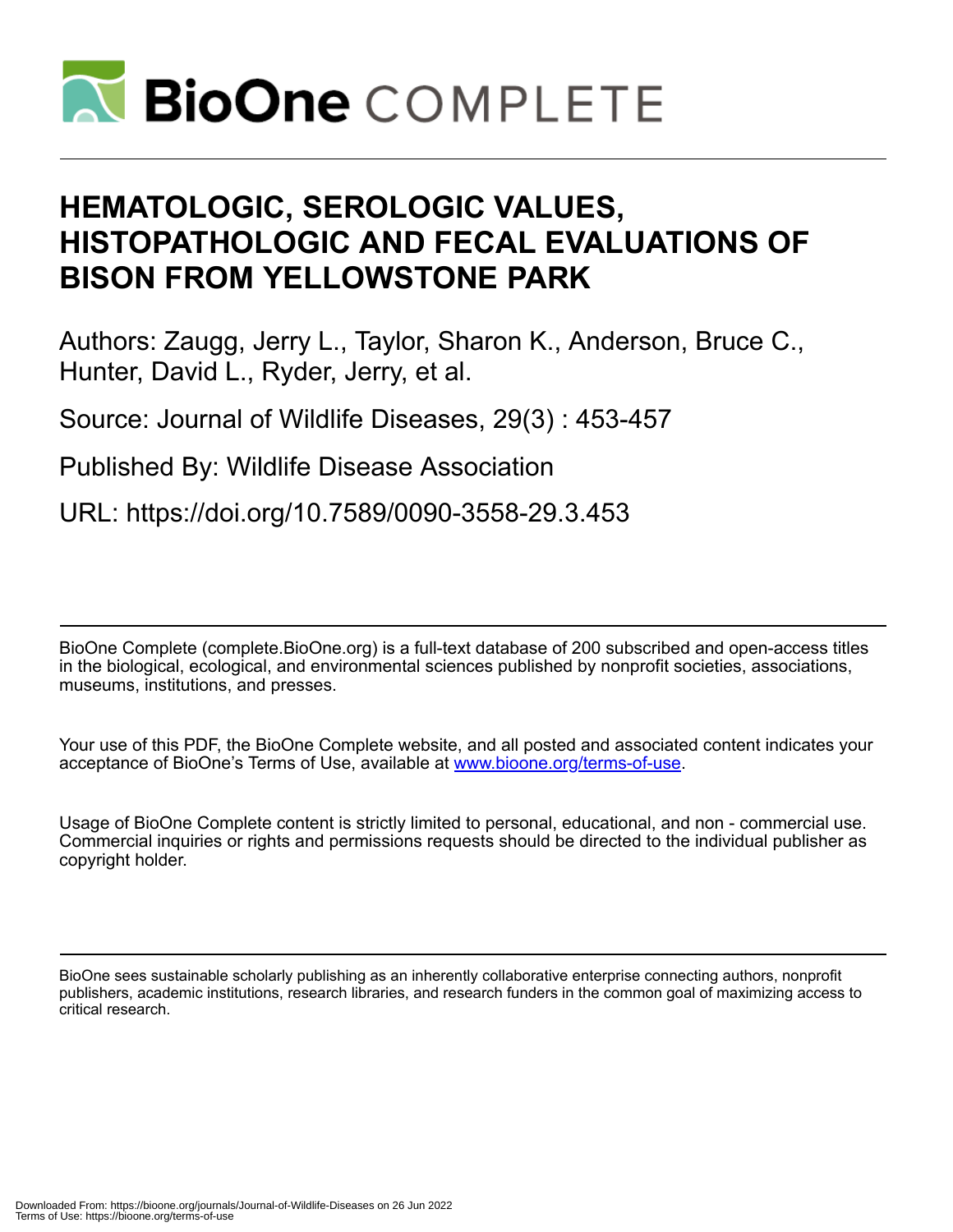# **HEMATOLOGIC, SEROLOGIC VALUES, HISTOPATHOLOGIC AND FECAL EVALUATIONS OF BISON FROM YELLOWSTONE PARK**

Jerry L. **Zaugg,1 Sharon K. Taylor,2 Bruce C. Anderson,1 David L. Hunter,3 Jerry Ryder,4 and Mona Divine4**

**<sup>1</sup>** University of Idaho, Caine Veterinary Teaching and Research Center, 1020 E. Homedale Road, CaIdwell, Idaho 83605, USA

**<sup>2</sup>** National Park Service, Wildlife and Vegetation Division, P.O. Box 37127 (WASO 490),

Washington, D.C. 20013, USA

<sup>3</sup> Idaho Department of Fish and Game, 600 S. Walnut, Boise, Idaho 83707;

Idaho Department of Agriculture, 120 Klotz Lane, Boise, Idaho 83707, USA

National Park Service, Resource Management and Visitor Protection Division,

Yellowstone National Park, Wyoming 82190, USA

ABSTRACT: Hematologic and blood chemistry parameters were measured in 149 free-ranging American bison *(Bison bison)* **from** Yellowstone National Park, **Wyoming** (USA). Additionally, histopathologic evaluations of lung, liver, spleen, kidney, and mesenteric and bronchial lymph nodes were made from ten animals. Forty-five fecal samples were screened for the presence of helminth ova. Leukopenia and markedly low blood urea nitrogen concentrations were the most notable differences observed from other bison populations. All tissues examined were essentially normal; there was evidence of moderate intestinal parasite burdens.

*Key words:* Bison, *Bison bison,* Yellowstone National Park, hematology, serum biochemistries, histopathology, internal parasites.

#### **INTRODUCTION**

The American bison *(Bison bison)* population within Yellowstone National Park, Wyoming (USA), is the only free-ranging, naturally regulated wild-stock bison population in the United States. Wildlife man agement policies within the park are dictated by the National Park Service natural regulation; thus handling of animals for collection of blood and tissue samples, or treatment of disease usually is not permitted. As a result, base-line physiologic and disease prevalence data in the approximately 3,000 head bison herd are un known.

Our objectives were to determine blood values, internal parasite burdens, and con duct a histopathologic survey of selected tissues from apparently healthy Yellowstone bison.

#### **MATERIALS AND METHODS**

In 1991, the **Montana** (USA) State Depart **ment of Livestock** and Department of Fish, Wildlife and Parks, Order of Destruction Number B-2 was passed in an effort to decrease the threat of disease transmission between domestic livestock and bison migrating out of Yellowstone National Park. From November 1991 through March 1992, at the direction of the Montana Livestock Department, and in compliance with Order of Destruction Number B-2, 257 head of American bison were killed by rifle shot to the head as they exited the north boundary of the Park near Gardiner, Montana (45°3'N, 110°53'W). Teams of four or five National Park Service personnel obtained multiple blood and tissue samples from each animal within 10 min of death.

Whole blood was collected from lanced jugular veins into EDTA and serum vacuum glass tubes. Sections of lung, liver, spleen, kidney, mesenteric and bronchial lymph nodes and fecal samples were obtained and placed in individual, sterile plastic bags. All **samples were** placed in a cooler and sent chilled via over-night delivery to the University of Idaho, Caine Veterinary Teaching and Research Center, Caldwell, Idaho (USA).

After arrival at the laboratory, blood samples for serum biochemical tests were centrifuged at  $500 \times G$  for 5 min and the sera were decanted **into** individual, **sterile plastic vials.** Biochemical tests were conducted on sera  $\leq$ 24 hr after arrival  $(1)$  = 48 hr after collection) by a commercial laboratory using a Technicon SMAC III (Techni con, Inc., Tarrytown, New York, USA). Sera were analyzed to determine concentrations of **glucose,** blood urea nitrogen (BUN), creatinine, **uric** acid, sodium, potassium, chloride, phosphorus, iron, total protein, albumin, globulin, total bilirubin, alkaline phosphatase, serum glutamic oxaloacetic transaminase (SGOT) [Aspartase transferase (AST)], lactic dehydrogenase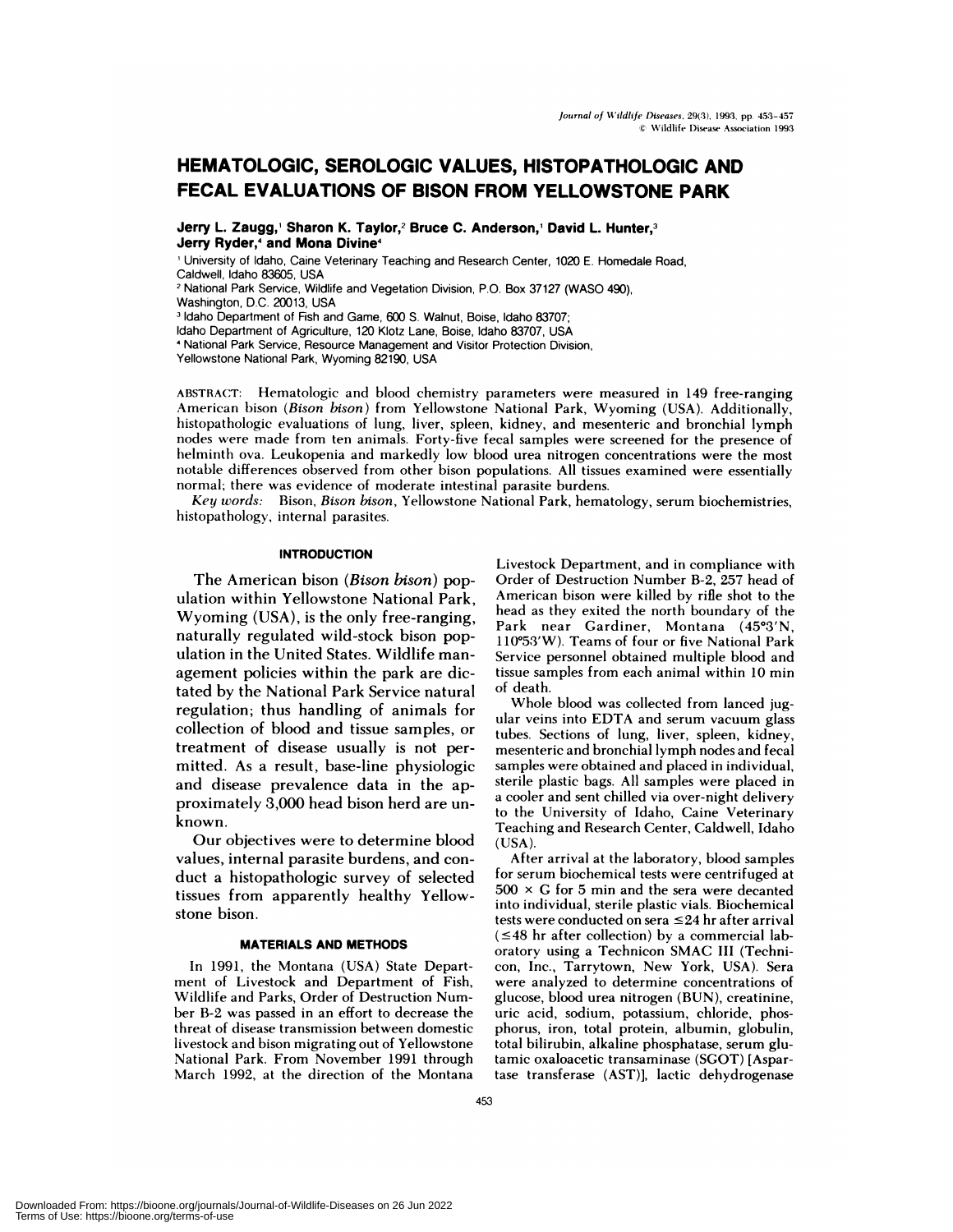|                                                       |                                                      | Bison bulls $(n = 49)$ |                | Bison cows $(n = 45)$ |                             | Bison calves $(n = 18)$ |
|-------------------------------------------------------|------------------------------------------------------|------------------------|----------------|-----------------------|-----------------------------|-------------------------|
|                                                       | Range                                                | Mean ± SE              | Range          | Mean ± SE             | Range                       | Mean ± SE               |
| White blood cells (10 <sup>9</sup> /mm <sup>3</sup> ) | $1.5 - 14.1$                                         | $4.22 \pm 0.35$        | $1.0 - 11.8$   | $4.43 \pm 0.22$       | $1.2 - 11.8$                | $4.90 \pm 0.42$         |
| Red blood cells (10°/mm <sup>3</sup> )                | $5.23 - 10.88$                                       | $8.62 \pm 0.19$        | $5.47 - 11.13$ | $8.29 \pm 0.14$       | 5.86-11.38                  | $9.27 \pm 0.23$         |
|                                                       | 8.3-20.7                                             | $15.91 \pm 0.37$       | $8.2 - 21.2$   | 0.25<br>$15.41 \pm$   | $9.9 - 20.9$                | $6.34 \pm 0.42$         |
| Hemoglobin $(g/dl)$<br>Packed cell volume $(\%)$      |                                                      | 1.21<br>$45.55 \pm$    | $24 - 59$      | $42.85 \pm 0.68$      | $28 - 61$                   | $46.26 \pm 1.42$        |
| Neutrophils (%)                                       |                                                      | $36.53 \pm 5.33$       | $12 - 76$      | $31.54 \pm 2.61$      | $13-49$<br>$34-81$<br>$0-5$ | $29.91 \pm 3.56$        |
| Lymphocytes (%)                                       |                                                      | $44.44 \pm 4.45$       | $8 - 86$       | $48.61 \pm 3.83$      |                             | $54.55 \pm 4.14$        |
| Monocytes (%)                                         | $25-62$<br>$0-78$<br>$-1-86$<br>$-1-0$<br>$0$<br>$0$ | $3.31 \pm 0.71$        | $0 - 5$        | $1.71 \pm 0.34$       |                             | $1.73 \pm 0.47$         |
| Eosinophils (%)                                       |                                                      | $3.56 \pm 0.80$        |                | $2.96 \pm 0.49$       | $\overline{a}$              | $4.18 \pm 1.31$         |
| Basophils (%)                                         |                                                      |                        | $\overline{J}$ | $0.14 \pm 0.07$       | $\vec{J}$                   | $0.18 \pm 0.12$         |
| Band neutrophils (%)                                  | $0 - 24$                                             | $4.50 \pm 1.63$        | ھے             | $0.82 \pm 0.31$       | 5                           | $0.09 \pm 0.09$         |

þ ÷ (LDH), gamma-glutamyl transpeptidase (GGTP), triglyceride, and cholesterol. A Coulter Counter, Model ZF (Coulter Electronics, Inc., Hialeah, Florida, USA) was used for total leukocyte (WBC) and erythrocyte (RBC) counts. Hemoglobin concentrations were determined by a Hemoglobinometer, Model HGBR (Coulter Electronics, Inc.). Packed cell volume (PCV) was determined by micro-hematocrit centrifugation, and differential WBC counts were made viewing thin blood smears stained with Hema-3 stain (Curtin Matheson Scientific, Houston, Texas, USA), and examined at  $1,000 \times$  under oil immersion using standard counting techniques (Thrall, 1985). One hundred forty-nine blood and serum samples were identified as being from one of three groups: 54 bulls, 72 cows, and 23 calves  $\leq$ 1 year of age. Several additional samples were received, but all hemolyzed or clotted samples were discarded. Data from each group were analyzed using descriptive statistics [means, standard error of the mean (SE), and minimum and maximum ranges] and were computed by the ABstat<sup>®</sup> computer program (Anderson-Bell, Parker, Colorado, USA).

Upon arrival at the laboratory, tissue samples submitted in plastic bags were visually examined grossly for signs of autolysis. Of those tissues in acceptable condition, ten representative sam ple sets were selected arbitrarily and fixed in 10% neutral buffered formalin. The fixed specimens were embedded in paraffin and sectioned at 5  $\mu$ m, mounted on glass microscope slides, stained with hematoxylin and eosin, and examined by light microscopy.

A total of 45 arbitrarily selected fecal samples (12 from bulls, 20 cows, and 13 calves) were evaluated. Helminth ova were concentrated via a sugar flotation method (Wade and Gaafar, 1985) and detected by light microscopy at  $100 \times$ . All 45 fecal samples also were screened for the presence of trematode ova using the Fluke Finder<sup>®</sup> modified sedimentation procedure (Visual Difference, Moscow, Idaho). Ova were identified with the aid of Georgi (1974).

## **RESULTS**

Leukopenia and markedly low BUN concentrations were the most notable abnormalities detected by hematologic and serologic evaluations of bison blood (Tables 1, 2).

Histologically, hemosiderin deposits were prominent in the red pulp of nine of ten spleen samples and in the medulla of all ten mesenteric lymph nodes sampled. Birefringent and non-birefringent spicular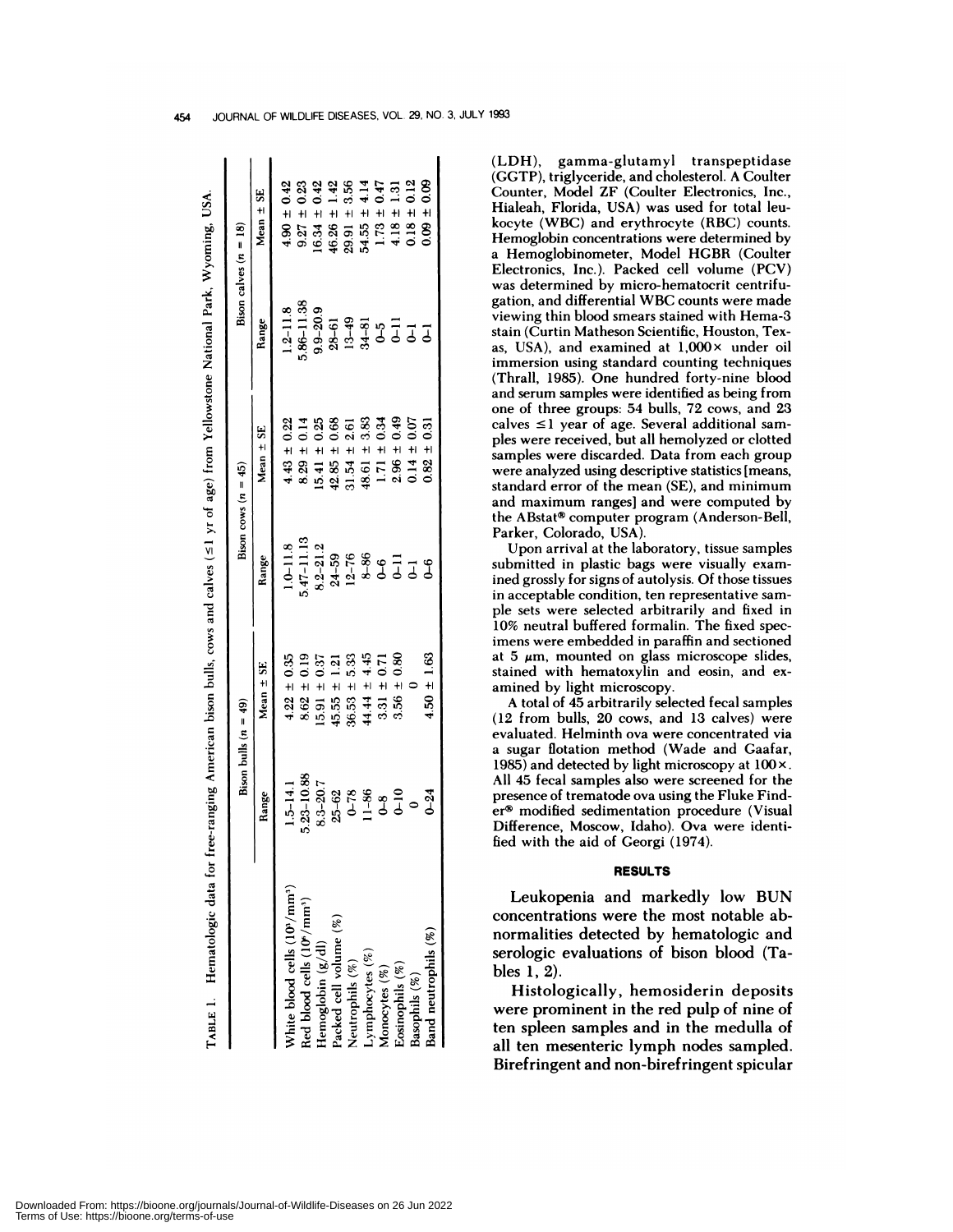| $\frac{1}{2}$           |
|-------------------------|
| i                       |
| ļ                       |
|                         |
| ţ                       |
|                         |
|                         |
|                         |
| I                       |
|                         |
|                         |
| $\frac{1}{2}$<br>י<br>י |
|                         |
|                         |
|                         |
|                         |
|                         |
| ١<br>l                  |
| ֠<br>ì<br>;<br>ā        |
| ļ                       |
| ĺ<br>ı                  |
|                         |
| I                       |
| I<br>i<br>j<br>ļ        |

Downloaded From: https://bioone.org/journals/Journal-of-Wildlife-Diseases on 26 Jun 2022<br>Terms of Use: https://bioone.org/terms-of-use

|                                                                                                                  |   | <b>Bison Bulls</b>     |                                      |                | Bison Cows            |                                        |   | Bison Calves $(51 \text{ yr})$            |                                       |
|------------------------------------------------------------------------------------------------------------------|---|------------------------|--------------------------------------|----------------|-----------------------|----------------------------------------|---|-------------------------------------------|---------------------------------------|
| Constituent                                                                                                      |   | Range                  | $±$ SE<br><b>Mean</b>                | ε              | Range                 | 5<br>$+1$<br>Mean                      | ε | Range                                     | 55<br>$+1$<br>Mean                    |
| $Glucose$ (mg/dl)                                                                                                | ຂ | $6 - 570$              | 17.04<br>$\ddot{}$<br>67.26          |                | $25 - 712$            | 26.46<br>278.09                        |   | $37 - 799$                                | 55.94<br>$+1$<br>347.11               |
| Blood urea nitrogen (mg/dl)                                                                                      | 었 | $4 - 25$               | 0.54<br>$+1$<br>13.33                | ఇ              |                       | $+1$<br>12.96                          | ∞ | $6 - 15$                                  | 0.68<br>$+1$<br>10.67                 |
|                                                                                                                  |   | $.60 - 4.50$           | 0.08<br>$+1$<br>3.44                 | $\ddot{3}$     | $4 - 27$<br>2.1 - 3.9 | 0.05<br>$+1$<br>3.03                   | ≌ | $2.3 - 4.1$                               | $\ddot{}$<br>3.29                     |
| $\begin{array}{l} \text{Creating } (\text{mg}/\text{dl}) \\ \text{Uric acid } (\text{mg}/\text{dl}) \end{array}$ |   | $0.9 - 6.0$            | $\frac{1}{2}$<br>$+1$<br>2.48        | 2              | $1.0 - 4.2$           | 0.12<br>$+1$<br>286                    |   | $1.2 - 4.5$                               | $^{23}$<br>$\pm$<br>3.08              |
| Sodium (mEq/L)                                                                                                   |   | $99 - 150$             | 1.07<br>$+1$<br>37.50                | ≌              | $32 - 153$            | 0.58<br>$+1$<br>42.52                  | ≌ | $-33 - 152$                               | $\frac{31}{2}$<br>$+1$<br>41.69       |
|                                                                                                                  |   | $6.6 - 31.5$           | 0.54<br>$+1$<br>14.42                | $\frac{8}{3}$  | $5.8 - 17.6$          | $\frac{6}{3}$<br>$+1$<br>11.70         |   | $8.1 - 19.4$                              | 0.84<br>$\ddot{}$<br>13.00            |
| Potassium (mEq/L)<br>Chloride (mEq/L)<br>Calcium (mg/dl)<br>Phosphorus (mg/dl)                                   |   | 88-109                 | <u>ទី</u><br>$\ddot{}$<br>102.11     | \$             | $97 - 110$            | 0.40<br>$+1$<br>04.46                  | ≌ | $98 - 107$                                | $\frac{63}{2}$<br>$\ddot{}$<br>102.87 |
|                                                                                                                  |   | $7.3 - 11.9$           | $\frac{2}{12}$<br>$\ddot{+}$<br>9.99 | $\frac{3}{2}$  | $8.3 - 12.$           | $\frac{10}{10}$<br>$\ddot{+}$<br>10.32 |   | $0.0 - 11.7$                              | 0.14<br>$+1$<br>10.85                 |
|                                                                                                                  |   | $5.2 - 15.0$           | 0.22<br>$\ddot{+}$<br>8.38           | $\frac{48}{5}$ | $5.5 - 13.0$          | 0.23<br>$+1$<br>8.34                   |   | $6.8 - 12.5$                              | $\mathbf{1}$<br>$+1$<br>9.62          |
| Iron $(\mu g/dl)$                                                                                                |   | $41 - 170$             | 3.90<br>$\pm$<br>98.22               | 48             | $52 - 186$            | 4.28<br>$\ddot{}$<br>11.19             |   | $88 - 211$                                | 8.69<br>$\ddot{}$<br>131.77           |
| Total protein (g/dl)                                                                                             |   |                        | 0.12<br>$\pm$<br>8.08                | $\frac{3}{2}$  | $6.1 - 9.3$           | 0.13<br>$\pm$<br>8.07                  | ≌ |                                           | 0.15<br>$+1$<br>7.60                  |
|                                                                                                                  |   | $5.4 - 9.7$<br>2.1-5.0 | 0.07<br>$\ddot{}$<br>4.23            | 28             | $2.7 - 4.8$           | $\frac{8}{2}$<br>$\pm$<br>4.12         |   | $6.3 - 9.0$<br>$3.7 - 5.1$<br>$2.2 - 4.4$ | $+1$<br>4.48                          |
| Albumin $(g/d)$<br>Globulin $(g/d)$<br>Total bilirubin (mg/dl)                                                   |   | $1.8 - 6.0$            | 0.10<br>$\ddot{}$<br>3.85            | 9              | $2.2 - 5.3$           | 0.12<br>$\ddot{}$<br>3.97              |   |                                           | 0.13<br>0.13<br>0.02<br>$+1$<br>3.22  |
|                                                                                                                  |   | $0.1 - 0.4$            | $\overline{0}$<br>$\ddot{}$<br>0.13  | $\frac{9}{2}$  | $0.1 - 0.2$           | $\overline{0}$<br>$\pm$<br>0.13        |   | $0.1 - 0.3$                               | $\ddot{}$<br>0.14                     |
|                                                                                                                  |   | $25 - 111$             | 2.51<br>$+1$<br>48.80                | 48             | $32 - 186$            | $\frac{1}{2}$<br>$\ddagger$<br>55.60   | ് | $35 - 100$                                | 4.67<br>$+1$<br>60.00                 |
| Alkaline phosphatase $(U/L)$<br>SGOT <sup>+</sup> $(U/L)$                                                        |   | $68 - 191$             | 3.94<br>$+$<br>112.74                | $\overline{4}$ | $67 - 328$            | H<br>113.85                            |   | $64 - 176$                                | <b>рот</b><br>$\pm$<br>120.06         |
| Lactic dehydrogenase $(\rm U/L)$ GGTP <sup>6</sup> (U/L)                                                         |   | 360-970                | 14.87<br>$\ddot{+}$<br>72782         |                | $292 - 1,317$         | 20.48<br>$+1$<br>709.36                |   | $705 - 919$                               | 15.06<br>$+1$<br>793.11               |
|                                                                                                                  |   | $5 - 52$               | 1.32<br>$+1$<br>17.67                | t,             | $10 - 69$             | $\frac{3}{2}$<br>$+1$<br>25.09         |   | $17 - 49$                                 | 2.48<br>$+1$<br>28.64                 |
| riglycerides (mg/dl)                                                                                             |   | $1 - 79$               | 2.49<br>$+1$<br>25.50                | ್ಲೆ            | $10 - 169$            | 3.64<br>40.38                          |   | $21 - 81$                                 | H<br>38.71                            |
| holesterol (mg/dl)                                                                                               |   | $41 - 159$             | 3.19<br>89.30                        | ≌              | $49 - 202$            | 3.53<br>ł١<br>83.96                    |   | 59-238                                    | $\pm$<br>107.79                       |
| Serum glutamic oxalacetic transaminase<br>Gamma-glutamyl transpeptidase.                                         |   |                        |                                      |                |                       |                                        |   |                                           |                                       |

ZAUGG ET AL.-HEMATOLOGIC, SEROLOGIC VALUES OF YELLOWSTONE BISON 455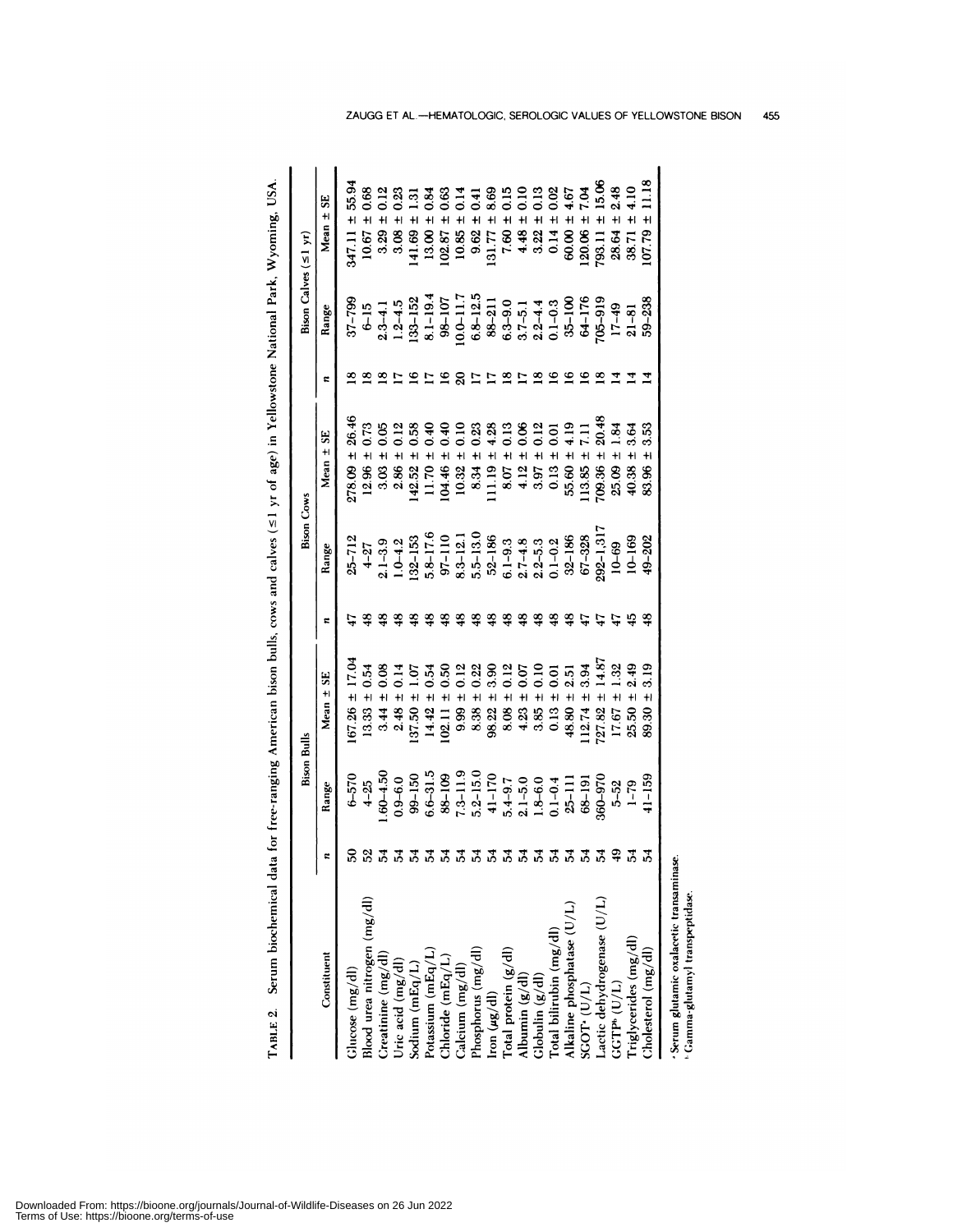and granular deposits were focal in the cortex of seven of ten bronchial lymph nodes sampled. Occasional focal minimal lymphocytic accumulations were present in the liver and renal cortex of several sam ples. Scattered mineral concretions among tubules of the renal medulla were present in most kidney sections. Severe hepatic lipidosis was seen in one case. One liver had scattered foci of several necrotic hepatocytes attended by a few neutrophils.

Some mesenteric lymph nodes had prominent populations of plasmacytes in medullary cords. In several bronchial lymph nodes there were relatively prominent populations of eosinophils.

Of the 12 fecal samples from bison bulls, all but one contained ova tentatively identified as *Strongylus* spp.; two samples held cestode ova. No evidence of *Trichuris* spp. ova was found. Six of the 20 fecal samples from bison cows had no detected parasite ova. *Strongylus* spp. ova were found in 14 of the 20 samples; two samples had ova tentatively identified as *Trichuris* spp.; and four samples contained cestode ova. Of the 13 fecal samples from bison calves, 11 contained *Strongylus* spp. ova (range: 1-25; mean:  $8.6 \pm 4.9$ ; three samples yielded a total of five *Trichuris* ova; only one sample contained cestode ova, and it contained  $200+$  ova.

#### **DISCUSSION**

Probable momentary stress generated by a fatal gun shot wound to the head and the time that sera remained on the clots before harvesting would be expected to result in increased biochemical values of glucose, BUN, creatinine, potassium, and phosphorus (Benjamin, 1978). Compared with previously published bison data (Marler, 1975; Mehrer, 1976; Keith et al., 1978; Clemens et al., 1987; Miller et al., 1989; Sikarskie et al., 1990), the Yellowstone bison had elevated values of glucose, potassium, and phosphorus, as expected. However, BUN concentrations were substantially lower in Yellowstone samples compared with bison from other studies.

The BUN values reported by Keith et al. (1978) from bison on low protein diets were much more comparable. Such a finding would be compatible with low protein forage probably available to Yellowstone bi son during late autumn and early winter. Yellowstone bison had elevated concentrations of uric acid and LDH, and decreased concentrations of total bilirubin compared to the other cited studies. All other biochemical values were essentially the same as those reported in the other studies. The Yellowstone bison values for glucose, creatinine, uric acid, potassium, phosphorus, total protein, albumin, and SGOT were higher than those reported for cattle (Maas, 1983). Blood urea nitrogen values were, however, lower than the normal values reported for cattle.

The only study known to us reporting hematologic data from some killed bison (Mehrer, 1976) failed to state the number killed, or describe the method used. Further, no distinction was made between data obtained from blood collected from live animals or from those killed. With the exception of differences in WBC counts, val ues reported by Keith et al. (1978), involving blood obtained during the month of December in Colorado (USA) from bison on a low protein diet, closely resembled those reported here. The Yellowstone bi son WBC values were less than half of those reported from bison in other localities. The reason for this apparent leukopenia is unknown. While unlikely, there may have been some leukocyte sequesteration in the capillary beds. The shock of an acute fatal wound probably would not account for such an apparent leukopenia, and no evidence of viral or bacterial infections were noted.

The hemosiderin noted in splenic red pulp and medulla of mesenteric lymph nodes undoubtedly was related to normal processing of effete red blood cells. Birefringent and non-birefringent spicular and granular deposits foci in the cortex of bronchial lymph nodes were collections of particles which were inhaled, captured by